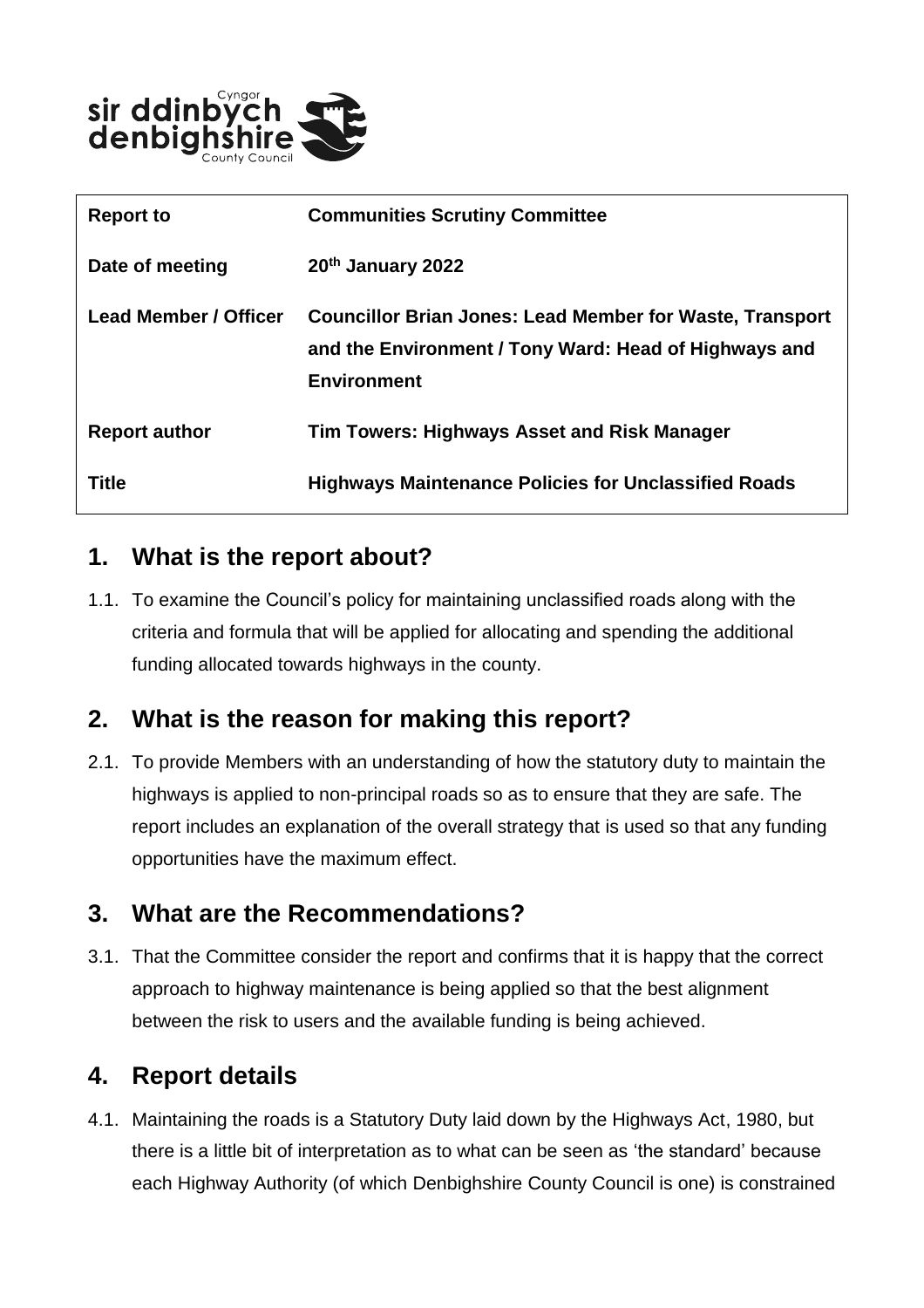by budgetary limitations; resources; the use (and type of use) its network gets; and a few other considerations. For this reason, each Authority lays down its minimum standards in a Code of Practice. Denbighshire's Code of Practice was ratified by Cabinet on 21<sup>st</sup> January 2020.

- 4.2. The Code of Practice covers such issues as road hierarchy; defect definition; inspection cycles; and repair response times. The standard of maintenance laid down in the Code of Practice is the same right across the county, irrespective of the class of road i.e. a pothole is the same on an A road as it is on a minor rural road, and the defined repair time is the same too. The only difference is the regularity of inspections; unclassified rural roads are formally inspected twice per year, and unclassified urban roads are inspected every three months.
- 4.3. Denbighshire has 1,418 kilometres of roads and the table below gives the breakdown of how that network is made up in terms of both road classification and the split between rural and urban. The figures are in kilometres.

| <b>Classification</b> | <b>Urban</b> | <b>Rural</b> | <b>Total</b> |
|-----------------------|--------------|--------------|--------------|
| <b>A Roads</b>        | 29.7         | 110.1        | 139.8        |
| <b>B</b> Roads        | 18.2         | 115.5        | 133.7        |
| <b>C</b> Roads        | 31.7         | 489.9        | 521.6        |
| <b>Unclassified</b>   | 222.2        | 401.2        | 623.4        |
| <b>Total</b>          | 301.8        | 1116.7       | 1418.5       |

4.4. A and B roads are not considered in this report. The council undertakes a survey of 50% of its C roads each year and this is carried out using specialist equipment by an external supplier. This shows the proportion of roads in 'Poor' condition (defined as requiring planned maintenance soon). In 2017, this figure was 10.2%, which improved to 8.3% in 2019, and improved still further in 2021 when it was 7.6%. However, 7.6% of C roads still equates to 40km of carriageway requiring work.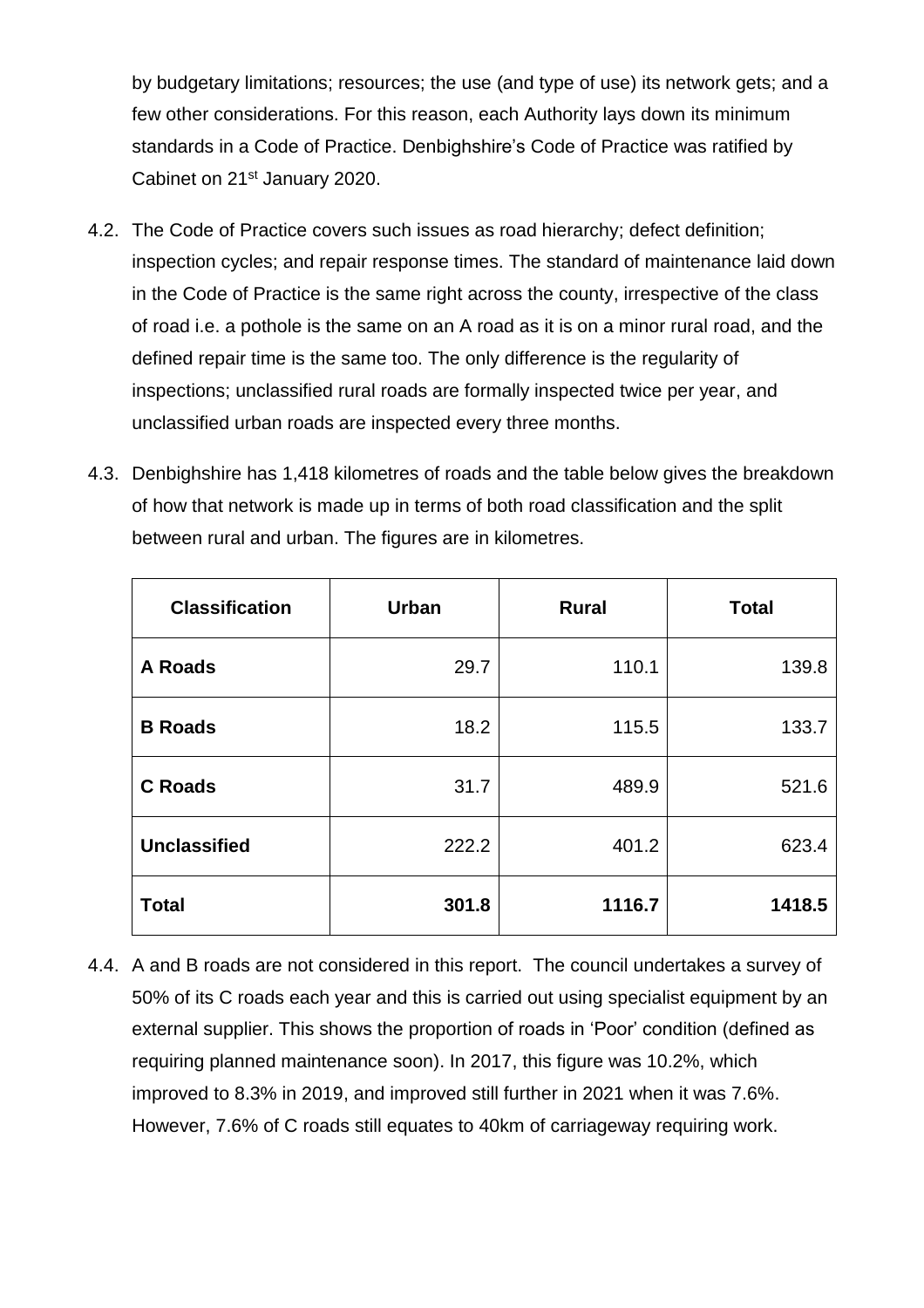- 4.5. It is much harder to evaluate the condition of unclassified roads but, since 2011, we have used a points system based on visual appearance with high scores meaning the surface is visually poor i.e. potholed and requiring patching / resurfacing. Unfortunately, due to Covid, this method had to be suspended for quite some months so a recent evaluation isn't available. However, the most recent trend showed that (after an improvement from 2011 to 2016) these roads were worsening. We expect that new figures will show the roads to be back to, or worse than, the 2011 position.
- 4.6. All evaluations show there to be a marked difference between the condition of urban roads and rural ones, with those outside the 30-mph limit being markedly worse. The main areas of concern therefore relate to rural roads which, as can be seen from the table in 4.3, form a much larger proportion of the network. Our own evaluation is also borne out by the disparity of enquiries we get from residents and road users where again the emphasis is on potholes outside the towns.
- 4.7. The Committee asked for criteria and/or a formula for allocating additional funding, but this is hard to crystallise into something tangible. Historically, the Asset Manager has determined which roads go on the programme and, once these have been matched to the available budget, has agreed this list with all Councillors. The 'criteria' for determining what should be on the list was never documented as it is difficult to define, but it was always based on ensuring that there was at least one good quality road serving any community. Usually this was the busiest link into the locality so that the maximum number of users would benefit. It also ensured that the risk to users was minimised, as required by the Highways Act. Another part of the strategy was that roads that were just beginning to fail were treated so that the failure was arrested before it became much more expensive.
- 4.8. It is anticipated that additional capital funding will allow greater use of the strategies laid out it paragraph 4.5. However, we will also utilise the prioritisation strategy that was agreed at Performance Scrutiny Committee on 7<sup>th</sup> December 2017, and now contained in the DCC Highways Code of Practice, namely:
	- a) We will focus on a prevention strategy and use available funding to protect as many roads as possible that are still in relatively good condition. It represents better value for money to protect/prevent than to repair.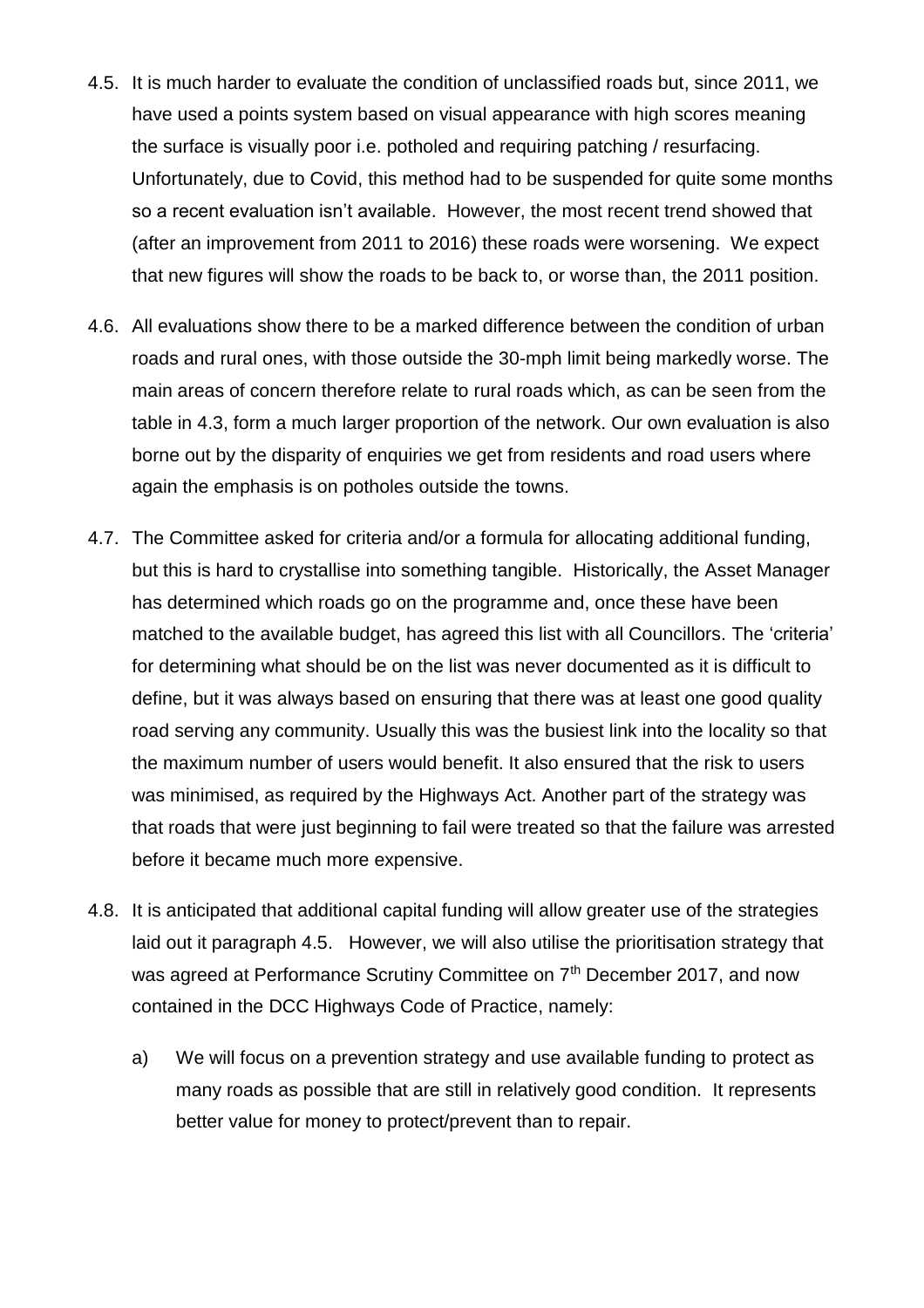- b) We will prioritise surface treatments to seal up existing roads to keep them in a good condition.
- c) Smaller scale patching / overlay work will continue to have a fundamental place in the programme.
- d) We will identify sites where joint sealing will be sufficient to prevent any large scale deterioration.
- e) We will utilise revenue budgets effectively such that drainage systems work efficiently to keep as much water off the carriageway as possibly.
- f) We will target Jetpatcher work to treat rural deterioration.
- g) We will work with other services to achieve best value from available funding.
- h) We will seek funding from Welsh Government to address significant issues that we are unable to fund.
- 4.9. This report is also an opportunity to inform Members that the Service is also looking at other strategies that should also result in enhanced maintenance over the next few years. Gully emptying, ditch clearance and sweeping are all funded from revenue, as is pothole filling. Our aim is to have fewer potholes (due to better road surfaces) and this money can then (in part) be ploughed back into other activities to support general maintenance. Over and above this, we intend to more accurately target problem drainage so that water is kept off the road surfaces and deterioration is minimised. This year we have already begun a strategy of closing sections of road so as to undertake more fundamental work such as patching, culvert clearance and ditching improvements so that longer lasting benefits are achieved. Over time, as the network improves due to better investment, this roll out will be extended so that greater value for money is achieved.
- 4.10.Although this report focusses on rural roads, it is important to note that the strategies set out in this report are for all roads as they all fall under the same Duty. The additional capital funding, coupled with a change of focus, will allow us to develop a robust, good quality road network across the county. Although this is a long term aim, our strategy is one that will also deliver short term benefits that will be welcomed by residents as soon as they become aware that work is about to take place on many of the longstanding problematical roads they have had to use in recent years.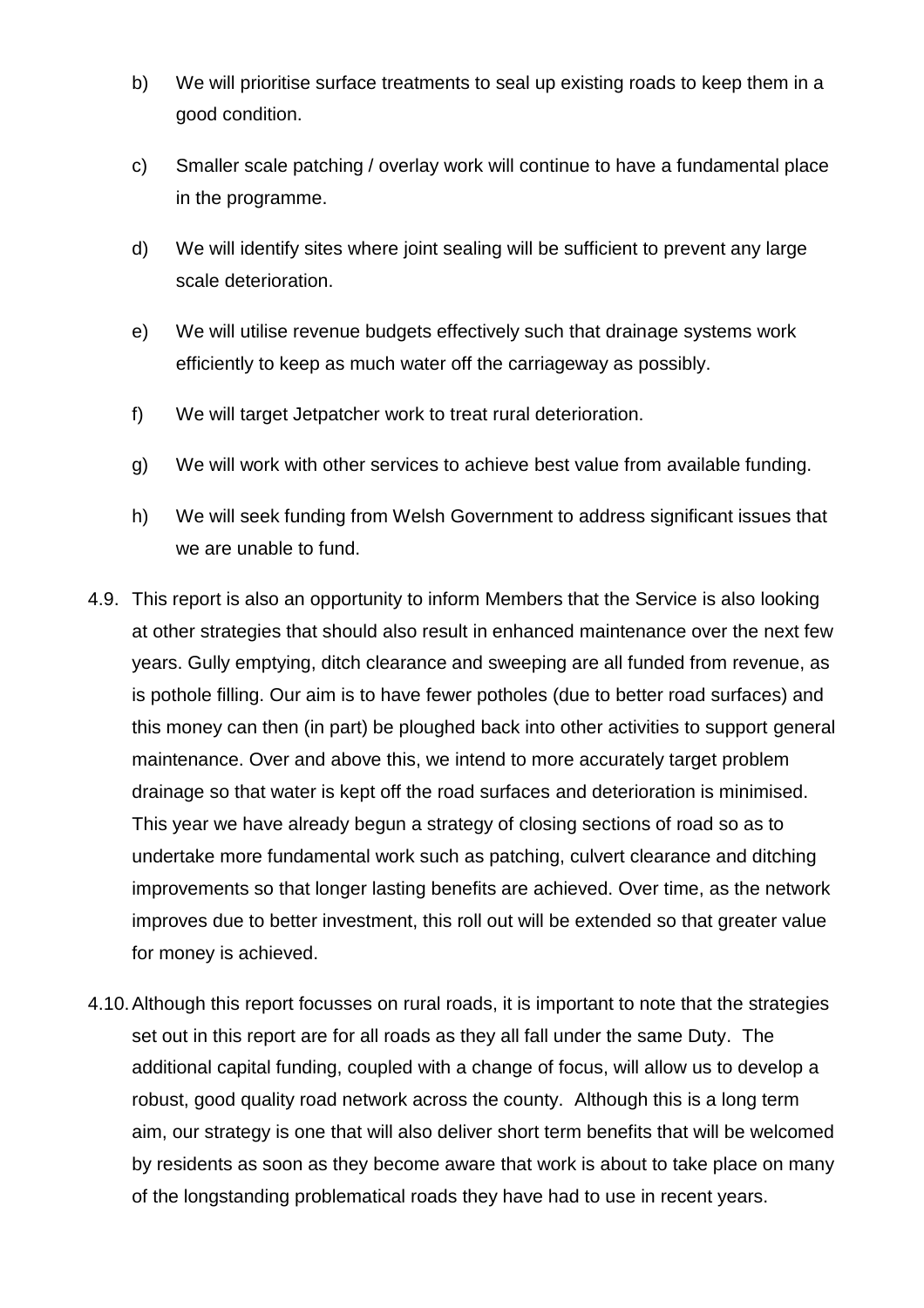# **5. How does the decision contribute to the Corporate Priorities?**

5.1. "Investing in roads and bridges to maintain a viable, sustainable infrastructure" is an explicit commitment in the current Corporate Plan, and forms part of the Connected Communities Corporate Priority.

### **6. What will it cost and how will it affect other services?**

6.1. There is no significant impact on any other services. The approach set out in this paper will be delivered within existing budgets.

#### **7. What are the main conclusions of the Well-being Impact Assessment?**

7.1. No decision is sought from this report, so no Well-Being Impact Assessment has been undertaken.

# **8. What consultations have been carried out with Scrutiny and others?**

8.1. The principles on which this approach is based have been discussed with Members on many occasions, including: Performance Scrutiny Committee on 7<sup>th</sup> December 2017; Cabinet on 21<sup>st</sup> January 2020 (where the DCC Code of Practice was ratified); a Members Workshop on 9<sup>th</sup> February 2021; and annually at each Member Area Group meeting where the annual Capital Programme is consulted on.

# **9. Chief Finance Officer Statement**

9.1. The Council have provided £4m funding for Highways in 2021/22 and the budget proposals going to Cabinet and Council in January provides a further £4m for 2022/23. There is an ambition to provide a further £4m for the 3 years after that. This would amount to a significant investment which, although welcome, will impact on the Council's ability to fund other projects. It's obviously the Service that have the technical skills and knowledge to make sure that this funding is prioritised effectively and that value for money is achieved. I believe this report forms a vital part of that assurance and is welcomed.